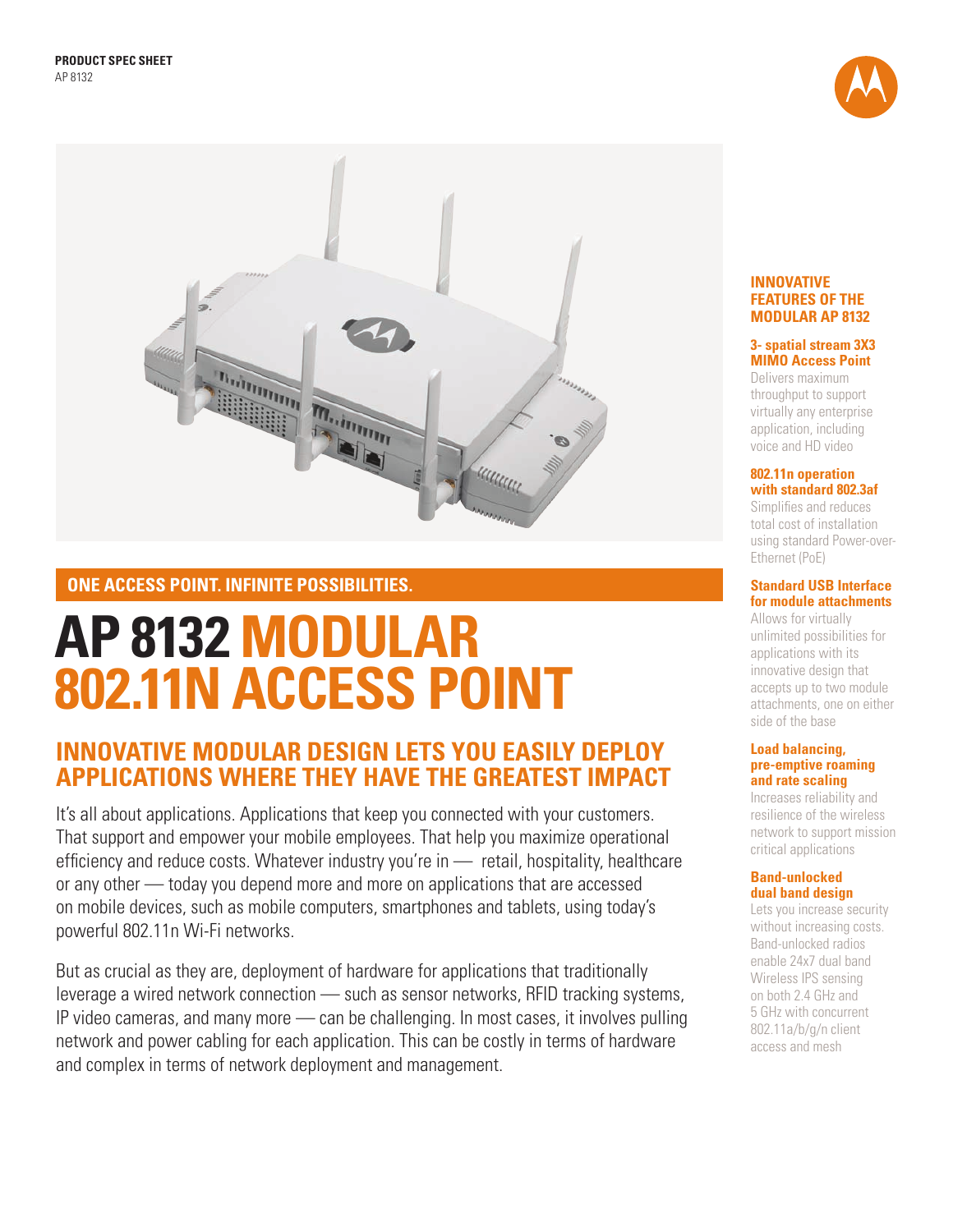# **THE FIRST MODULAR AP**

The AP 8132 is the industry's first modular access point. Its innovative design lets you simply snap on modules to extend functionality beyond that of traditional access points. Now you can leverage the AP 8132 to easily deploy hardware-based applications, which can significantly reduce your deployment and installation costs. With its standard USB interface, the AP 8132 provides virtually unlimited possibilities for supporting a broad range of applications from a wide variety of developers.

# **READY FOR TODAY AND TOMORROW**

The AP 8132's unique modular architecture increases your readiness to meet your evolving needs, making it the ideal future-ready platform for deploying applications at the edge. Its innovative design accepts up to two module attachments to the base, offering you the flexibility to add new capabilities, transform the user experience and enhance the productivity of your team. And because you're leveraging your wireless infrastructure, application deployment costs are significantly reduced since you no longer have to run separate network and power cabling.

# **OPTIMIZING THE USER EXPERIENCE**

WiFi users with tablets, smartphones and mobile computers logged onto your corporate and guest access networks can get fast speeds and highly robust connections for the best experience possible. The AP 8132 is a 3-spatial stream access point with two radios, delivering data rates of up to 450 Mbps per radio over WING 5 architecture. Whether you're using voice, data, or bandwidth-intensive applications like HD video, you can be confident your network can handle the traffic and provide the optimum user experience.

# **STRENGTHENING THE CONNECTION**

Advanced 802.11n features such as Space Time Block Coding (STBC) and beamforming provide improved connectivity. STBC uses redundant data streams to increase successful transmissions; it also helps improve signal robustness even with the single antennas of smartphones, tablets and other size-constrained client devices. Beamforming attempts to map the characteristics of the RF channel and compensate for interference by modulating the signals such that the intended receiver experiences an improved signal-tonoise ratio compared to a standard transmission.

# **VOICE, LOCATIONING AND GUEST ACCESS**

The AP 8132 supports voice over wireless LAN (VoWLAN) quality of service (QoS), ensuring toll-quality even with many simultaneous calls on a single access point. Leveraging locationing services over 802.11, the AP 8132 gives you the ability to locate and track people or assets, and even to control access to the network or applications. In addition, it's easy to provide hotspot and guest access and assure that users can only access authorized networks, sites or applications.

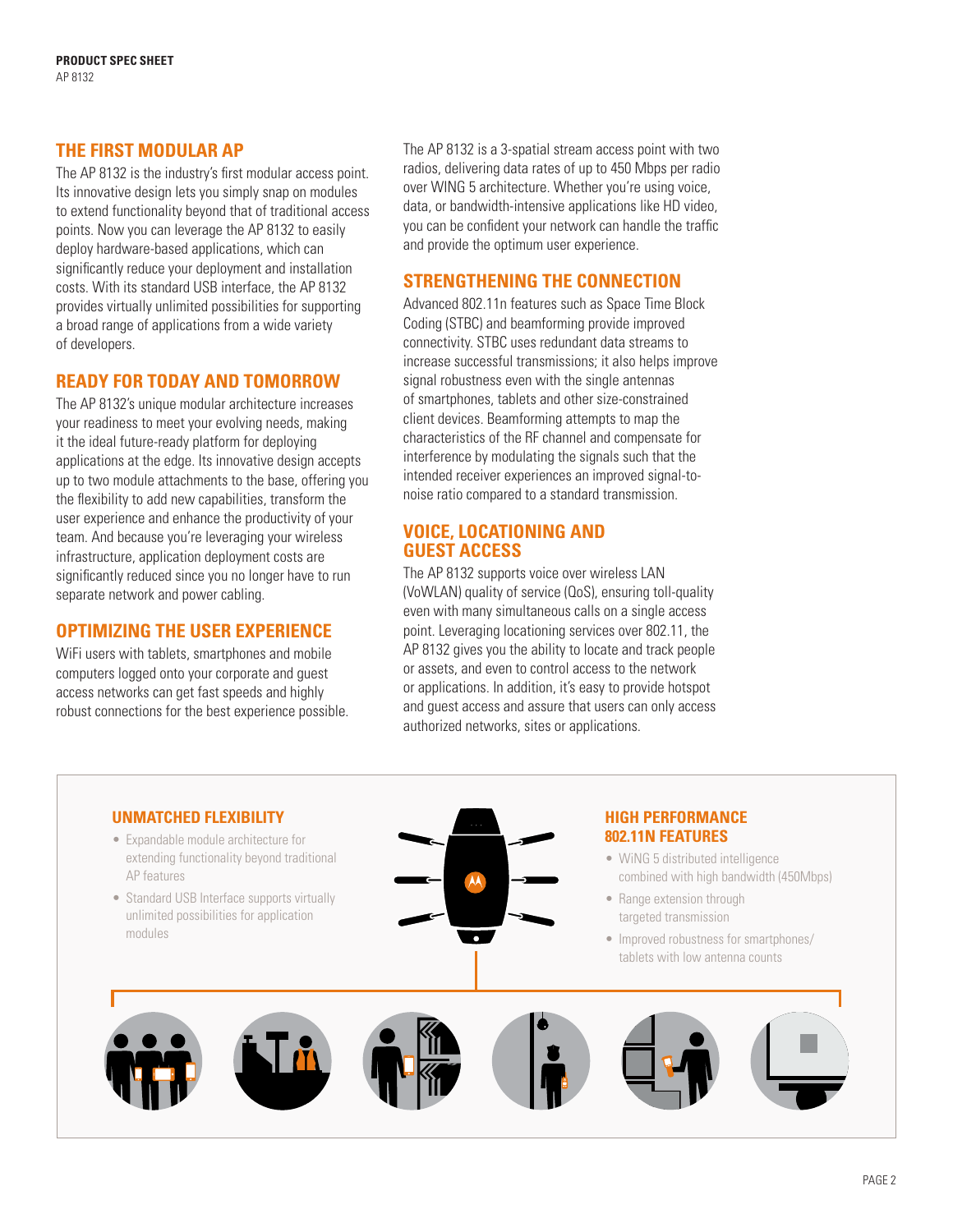# **ADDING CAPACITY MADE SIMPLE**

The AP 8132 is a dual radio access point that gives you the flexibility to add capacity as your requirements increase. It allows you to add two expansion modules, for example, using them for security monitoring and/or new applications.

In a low-density environment, you can use Radio 1 for client access on 2.4 or 5.0 GHz and the band-unlocked Radio 2 as a sensor for security monitoring. When your requirements grow, you can increase capacity by adding an expansion module to serve as the security monitoring sensor unit, and use both Radio 1 and 2 for client access. You can also add an additional module for a new application. This reduces your upfront costs while allowing simplified future expansion that doesn't require replacing access points or installing new ones. In addition, it eliminates the need to purchase, power and manage dedicated sensors, which increases savings.

| Option         | <b>Radio 1</b>                                                            | Radio 2                                   | <b>Expansion module</b>                |
|----------------|---------------------------------------------------------------------------|-------------------------------------------|----------------------------------------|
|                | $2.4$ GHz<br><b>Client Access</b><br>or $5.0$ GHz<br><b>Client Access</b> | Security<br>monitoring<br>$2.4 / 5.0$ GHz | <b>None</b>                            |
| $\overline{2}$ | $2.4$ GHz<br><b>Client Access</b>                                         | $5.0$ GHz<br>Client Access                | None                                   |
| 3              | 2.4GHz<br><b>Client Access</b>                                            | 5.0 GHz<br><b>Client Access</b>           | Security monitoring<br>$2.4 / 5.0$ GHz |

With two internal radios and expansion slots that can support an additional radio, the AP 8132 gives you the flexibility to enable guest access, 24x7 spectrum monitoring and new applications on a single access point.

# **ENHANCING SECURITY AND COMPLIANCE**

The AP 8132 provides the gap-free security you need to secure all your wireless transmissions, and to enable you to be in compliance with government and industry regulations such as HIPAA in healthcare and PCI in retail. Our comprehensive integrated network security features include: layer 2-7 stateful packet filtering firewall, AAA RADIUS services, wireless intrusion protection system (IPS), VPN gateway and locationbased access control. You can also add role-based access control and AirDefense Wireless IPS and Rogue detection for premium-level security vigilance.

# **THIRD GENERATION PERFORMANCE AND SCALABILITY**

Our integrated WiNG 5 WLAN operating system offers unmatched WLAN performance, scalability and flexibility. In this third generation WLAN architecture, all access points and controllers are network aware, able to collectively determine the most efficient route for wireless traffic, as well as enforce QoS and security policies. The result is a new level of wireless service quality and reliability for all your users.

# **LEVERAGE OUR EXPERTISE**

A respected leader in enterprise mobility, Motorola provides service solutions that allow you to benefit from the experience we've gained from working around the globe with many of the world's leading companies. We provide our expertise through services solutions that meet the peak performance needs of your business. Our comprehensive portfolio of services provides assistance at every phase of network lifecycle — from planning and implementation to post-deployment everyday support. Our services help you reduce risk, lower your capital investment, reduce your operational costs, improve service delivery and tailor your network to meet your specific needs.



#### **LESS IS MORE**

Motorola's WiNG 5 WLAN solutions offer all the benefits of 802.11n  $-$  and then some. Our distributed architecture extends QoS, security and mobility services to the APs so you get better direct routing and network resilience. That means no bottleneck at the wireless controller, no latency issues for voice applications and no jitter in your streaming video. And with our broad selection of access points and flexible network configurations, you get the network you need with less hardware to buy. Let us show you the less complicated, less expensive way to more capacity and more agility. And more satisfied users.

# [For more information about the modular AP 8132,](http://www.motorolasolutions.com/AP8132)  [please visit www.motorolasolutions.com/AP8132.](http://www.motorolasolutions.com/AP8132)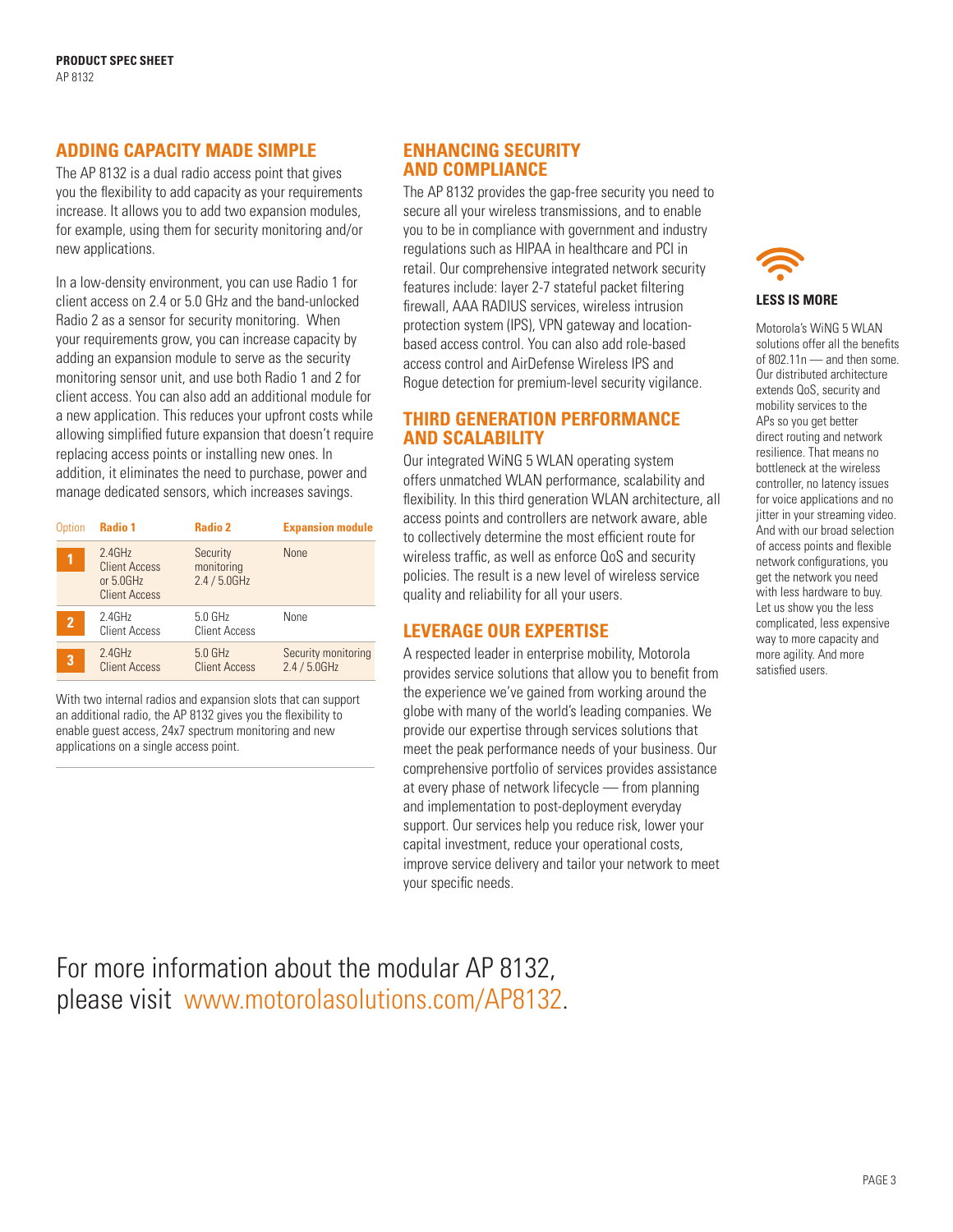# **TECHNICAL SPECIFICATIONS**

#### **802.11N CAPABILITIES**

- 3X3 MIMO with 3 Spatial Streams
- 20 MHz and 40 MHz Channels
- • 450 Mbps Data Rates per Radio
- Packet Aggregation (AMSDU, AMPDU)
- Reduced Interface Spacing
- • 802.11 DFS
- MIMO Power Save (Static and Dynamic)
- • Advanced forward error correction coding: STBC, LDPC
- • Dual-band 2x2 USB radio (to be released soon) on expansion port for tri-radio operation
- • Smart antenna features with transmit beamforming

#### **PHYSICAL CHARACTERISTICS**

| Dimensions               | 9.0 in L x 6.0 in W x 1.625 in H<br>22 9 cm L x 15 2 cm W x 4 1 cm H                      |  |
|--------------------------|-------------------------------------------------------------------------------------------|--|
| Weight                   | 3.2 lbs/1.45 kg                                                                           |  |
| Housing                  | Metal, plenum-rated housing (UL2043)                                                      |  |
| Available mounting       | No additional hardware required to mount                                                  |  |
| Configurations           | Above drop ceiling, under ceiling or on wall                                              |  |
| LEDs activity indication | 2 top mounted LEDs, 2 bottom mounted LEDs                                                 |  |
| Uplink                   | 2 ports (GE1, GE2) Auto-sensing<br>10/100/1000Base-T Ethernet; 802.3at on<br>GE1 LAN port |  |
| Antenna connectors       | Six RP-SMAs                                                                               |  |
| Console port             | RJ45 Console Port                                                                         |  |
| <b>USER ENVIRONMENT</b>  |                                                                                           |  |
| Operating Temperature    | 32°F to 122°F/0°C to 50°C                                                                 |  |

# Electrostatic discharge 15kV air, 8kV contact

Operating humidity 5 to 95% RH non-condensing

**POWER SPECIFICATIONS**

| Operating voltage      | 36-57VDC                                                          |
|------------------------|-------------------------------------------------------------------|
| Operating current      | 270mA@48V in 802.3af mode,<br>438mA@48V in 802.3at mode, typical. |
| Integrated PoE support | 802.3at, also allows for 802.3af modes<br>of operation            |
| Aux power supply       | 30W (625mA@48V) DC auxiliary power supply                         |

#### **NETWORKING SPECIFICATIONS**

| Layer 2 and Layer 3      | Layer 3 routing, 802.1g, DynDNS, DHCP server/<br>client, BOOTP client, PPPoE, and LLDP                                                                                                                    |
|--------------------------|-----------------------------------------------------------------------------------------------------------------------------------------------------------------------------------------------------------|
| Security                 | Stateful Firewall, IP filtering, NAT, 802.1x,<br>802.11i, WPA2, WPA Triple-Methodology Roque<br>Detection: 24x7 dual-band WIPS sensing,<br>MU-assisted, on-board IDS and secure quest<br>access (Hotspot) |
| Quality of Service (QoS) | WMM, WMM-UAPSD, 802.1p, Diffserv and TOS                                                                                                                                                                  |

#### **RADIO SPECIFICATIONS**

| Wireless medium                                                         | Direct Sequence Spread Spectrum (DSSS),<br>Orthogonal Frequency Division Multiplexing<br>(OFDM) and Spatial multiplexing (MIMO)                                    |  |
|-------------------------------------------------------------------------|--------------------------------------------------------------------------------------------------------------------------------------------------------------------|--|
| Network standards                                                       | IEEE 802.11a/b/g/n, 802.11d and 802.11i WPA2,<br>WMM and WMM-UAPSD                                                                                                 |  |
| Data rates supported                                                    | 802.11b/g: 1,2,5.5,11,6,9,12,18,24,36,48, and<br>54Mbps 802.11a: 6,9,12,18,24,36,48, and<br>54Mbps 802.11n: MCS 0-23 up to 450Mbps                                 |  |
| Operating channels                                                      | 2.4GHz band: channel 1 through channel 13;<br>5.2GHz band: channel 36 through channel 165.<br>(* channel availability depends on local<br>requlatory restriction). |  |
| Maximum available<br>transmit power per<br>chain (conducted)            | 2.4GHz: 23dBm<br>5.2GHz: 20dBm                                                                                                                                     |  |
| Maximum available<br>transmit power per AP<br>(composite, OdBi antenna) | 2.4GHz: 27.7dBm<br>5.2GHz: 24.7dBm                                                                                                                                 |  |
| Antenna configuration                                                   | 3x3 MIMO (transmit/receive on all three antennas)<br>and green mode (dynamical antenna selection).                                                                 |  |
| Transmit power<br>adjustment                                            | 1dB increment from 0dBm to max.                                                                                                                                    |  |
| Operating frequencies                                                   | 2412 to 2472Mhz, 5180 to 5825 MHz                                                                                                                                  |  |
| REGULATORY                                                              |                                                                                                                                                                    |  |
| Product safety<br>certifications                                        | UL / cUL 60950-1, IEC / EN60950-1, UL2043, RoHS                                                                                                                    |  |
| Radio approvals                                                         | FCC (USA), Industry Canada, CE (Europe),                                                                                                                           |  |

China, Australia

Sensor Radio Module MOD-8132-6001S-WW

part number